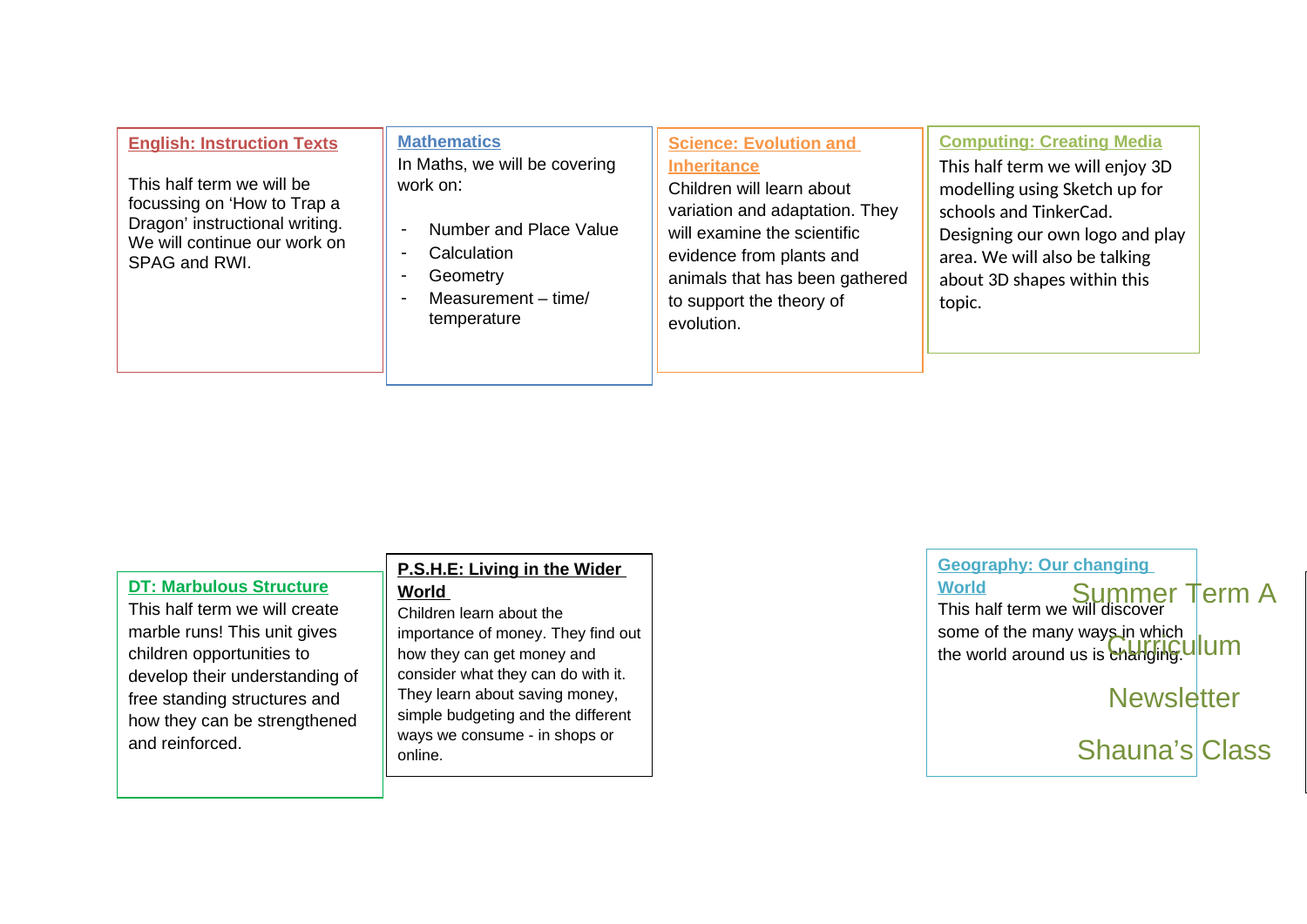| <b>Religious Education:</b><br><b>Christianity</b><br>Children will identify what they<br>now know about Christianity<br>and compare to other religions<br>such as Buddhism and Sikhism. | <b>Physical Education: Rugby</b><br>This half term we will focus on<br>tag rugby. We will focus on<br>working as a team and hand<br>eye coordination. | <b>Music: Music and Identity</b><br>This half term we will be try<br>out different ways of making<br>our own music, while exploring<br>the work of some of the most<br>influential women in music<br>over the last 100 years. | <b>Social Communication</b><br>We will have daily social<br>communication sessions where<br>we will practise asking and<br>answering questions such as<br>who, what, where and how<br>using Colourful Semantics. We<br>will also be focussing on our<br>social skills and taking part in<br>group discussions and games. |
|------------------------------------------------------------------------------------------------------------------------------------------------------------------------------------------|-------------------------------------------------------------------------------------------------------------------------------------------------------|-------------------------------------------------------------------------------------------------------------------------------------------------------------------------------------------------------------------------------|--------------------------------------------------------------------------------------------------------------------------------------------------------------------------------------------------------------------------------------------------------------------------------------------------------------------------|
|------------------------------------------------------------------------------------------------------------------------------------------------------------------------------------------|-------------------------------------------------------------------------------------------------------------------------------------------------------|-------------------------------------------------------------------------------------------------------------------------------------------------------------------------------------------------------------------------------|--------------------------------------------------------------------------------------------------------------------------------------------------------------------------------------------------------------------------------------------------------------------------------------------------------------------------|

### **English**

Practise giving and carrying out instructions at home. This could be as simple as the morning routine or you could create a game.

# **Maths**

My Maths log in details have been provided and this can be used at home to complement learning in school.

Please ask if you would like details resent.

#### **Science:**

More information on BBC bite size. There's a quiz too!

[https://www.bbc.co.uk/bitesize/](https://www.bbc.co.uk/bitesize/topics/zvhhvcw/articles/z9qs4qt) [topics/zvhhvcw/articles/z9qs4qt](https://www.bbc.co.uk/bitesize/topics/zvhhvcw/articles/z9qs4qt)

# **Computing:**

Please support your child when they are playing on different games at home on electronic devices. Encourage discussion about shapes and allow them to build their own imaginary worlds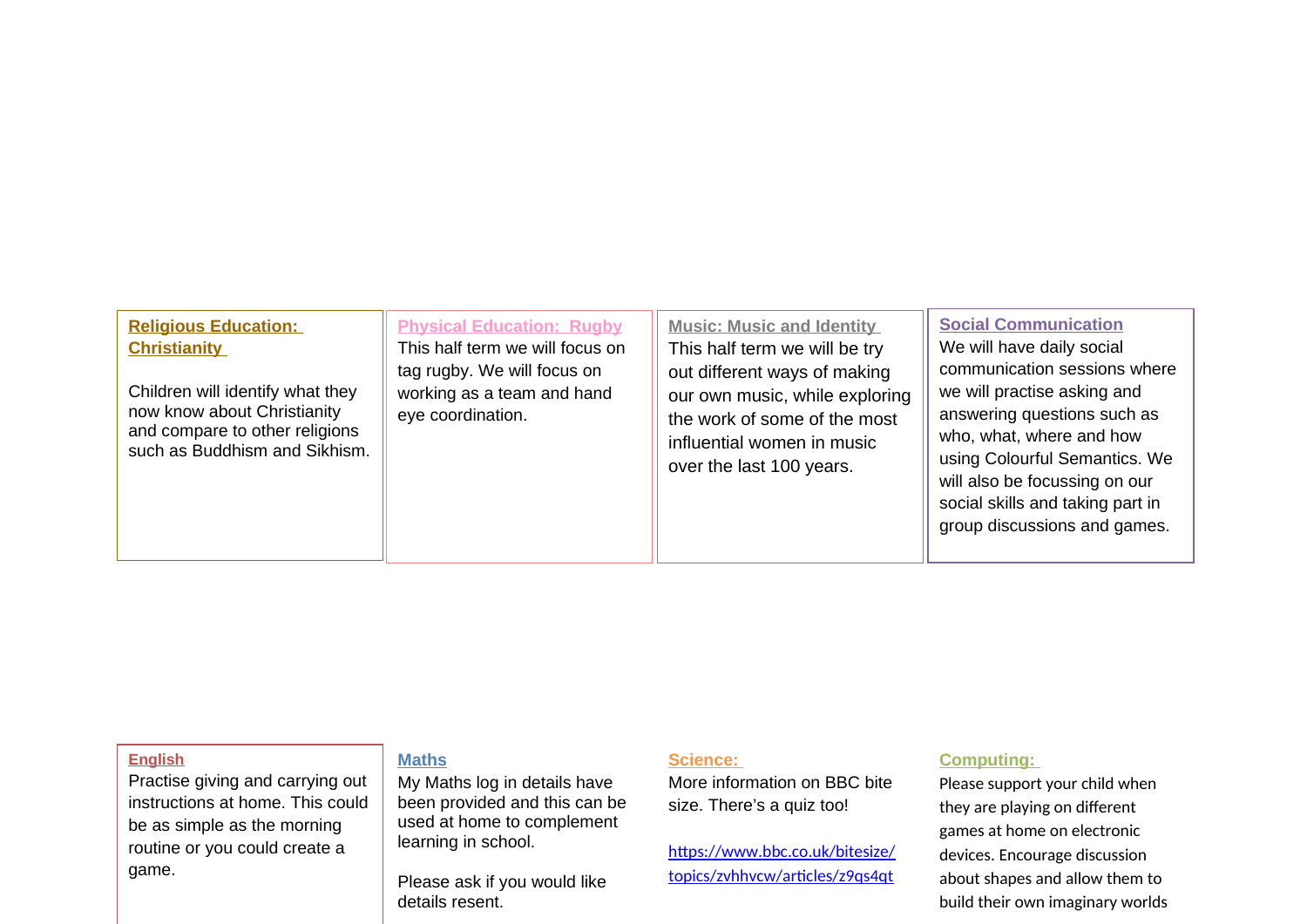#### **DT:**

Have a go at making your own marble runs at home. This could be temporary with toys or more permanent with crafts.

# **PSHE**

When you go shopping see if you can pick something that is within your budget. Can you guess how much change will be given? Do you know if you have enough?

# Summer Term A

**Newsletter** 

Shauna's Class

# **Home Learning**

# **Geography:**

During the unit we will be looking at coastal features. Can you spot these on your local beaches?